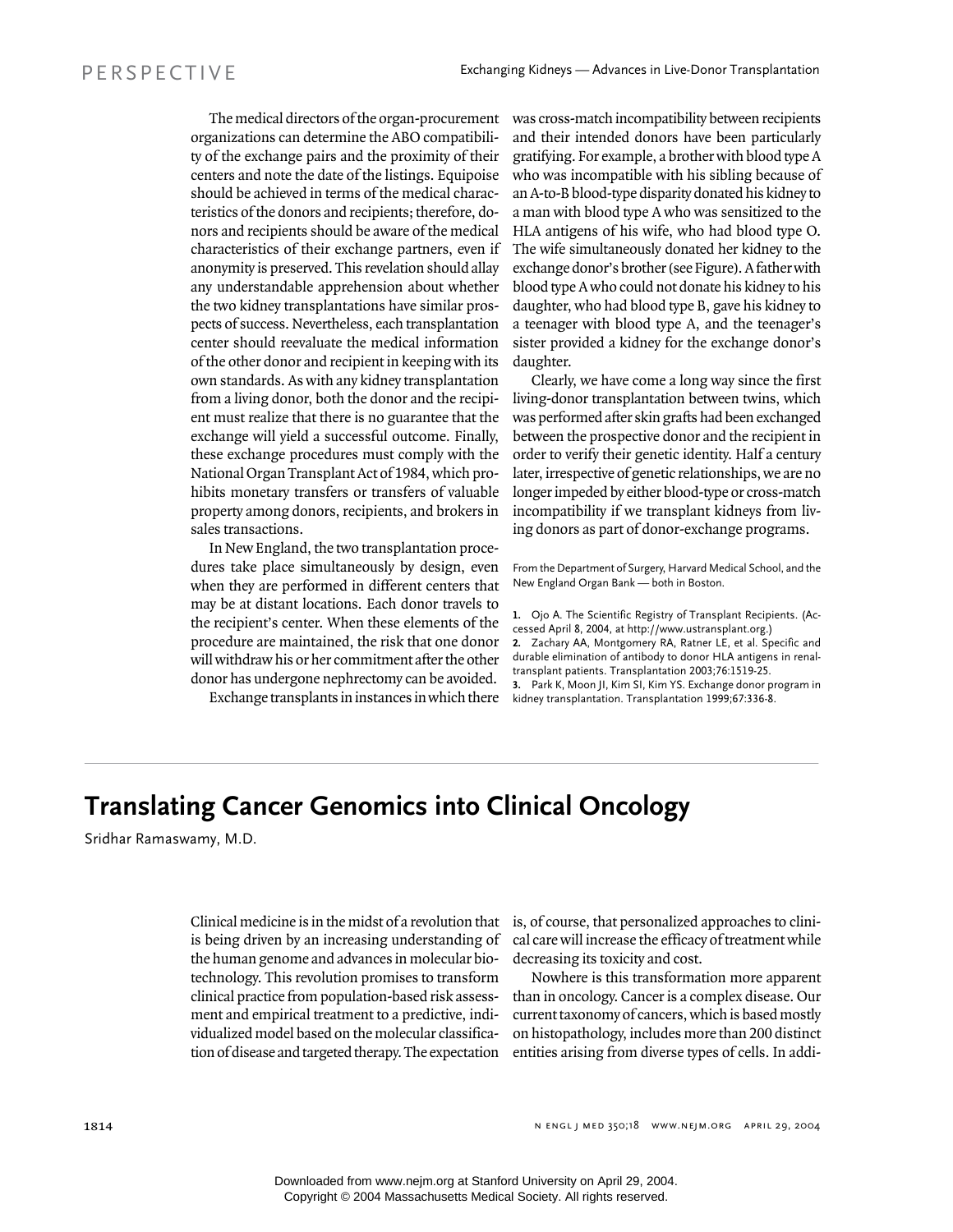tion, tumors have somatic mutations and epigenetic changes, many of which are specific to individual neoplasms; these molecular abnormalities influence the expression of genes that control a tumor's growth, invasiveness, metastatic potential, and responsiveness or resistance to chemotherapy. The genetic complexity of cancer probably explains the clinical diversity of histologically similar tumors, but it has been difficult to study this diversity with traditional methods, which are best suited to investigating one gene at a time. The advent of DNA microarray technology, however, permits the quantitative measurement of complex, multigene expression patterns in cancer.

DNA microarrays display sets of nucleic acid polymers, immobilized on a solid surface, as probes for gene sequences. Microarrays are relatively easy to use, yield gene-expression measurements for thousands of genes simultaneously, and can be applied to large numbers of samples in parallel. The resulting gene-expression profiles can be used for the molecular classification of tumors according to their site of origin, their propensity to metastasize, and the likelihood that they will respond to treatment. Microarray-derived profiles can also yield insights into the molecular pathways that are associated with cancer. There is thus keen interest in creating a new generation of clinically useful diagnostic tests for cancer, based on gene-expression profiles, that can predict accurately the natural history of a tumor and the response to chemotherapy in individual patients.

Microarrays are wonderful tools for discovery, allowing researchers to obtain unbiased surveys of gene expression in tissue samples, but some have questioned their direct clinical application for individualized diagnosis and treatment planning. Microarrays have an appreciable failure rate and occasionally show significant interreplicate and interbatch variability in measurement. A second concern is that in a single sample, microarrays measure thousands of variables, most of which are irrelevant to the clinical end point under investigation. Complex statistical and computational tools are thus required to extract informative patterns from raw microarray data. Current technology also requires snap-frozen tissue for microarray-based gene-expression profiling. It is usually possible for established tumor banks to provide small frozen specimens for the initial discovery of clinically useful gene-expression profiles, but validation studies are often limited by the availability of tissue, since

tumor specimens are generally fixed in formalin rather than frozen. These limitations pose considerable obstacles to the routine use of microarrays in the clinical laboratory, where tests must be highly reliable and easy to interpret.

One strategy for translating microarray profiles into clinical tests is first to identify small, diagnostic gene-expression profiles with microarrays and then to validate the clinical usefulness of these genes either retrospectively or prospectively with the use of a simple, robust, conventional assay such as the quantitative reverse-transcriptase polymerase chain reaction (RT-PCR) (see Figure). This particular strategy is based on the assumption that there are small gene-sets (that are amenable to multiplexed PCR assays) for all interesting diagnostic distinctions. Although this assumption might not always be valid, it appears to be reasonable at first glance. A major virtue of this approach is that potentially useful gene signatures, initially discovered in frozen tissue with microarrays, can be validated with multiplexed quantitative RT-PCR in formalin-fixed, paraffinembedded tissue sections, which are the global standard for pathological studies.

In this issue of the *Journal*, Lossos et al. (pages 1828–1837) use such a strategy to identify and validate a gene-expression signature specific to diffuse large-B-cell lymphoma that predicts the response to standard combination chemotherapy with cyclophosphamide, doxorubicin, vincristine, and prednisone (CHOP). Their six-gene, PCR-based diagnostic test is independent of the International Prognostic Index and adds to it as a clinical measure of the likely outcome of treatment in patients with diffuse large-B-cell lymphoma. Thus, Lossos and coworkers have passed a milestone in the development of clinical diagnostic tests for cancer by moving from unbiased, genome-scale surveys of gene expression in human tumors to the creation and initial validation of a novel diagnostic tool that should fit easily into clinical practice and might refine the currently available measures used for risk stratification. This predictive tool stratifies populations of patients on the basis of a high, medium, or low response to treatment — categories analogous to the subgroups of patients defined by the currently available clinical measures. The evaluation of larger cohorts of patients should permit the development of probabilistic models for more accurate prediction of the likelihood of a response to chemotherapy in an individual patient. There are also early indications that